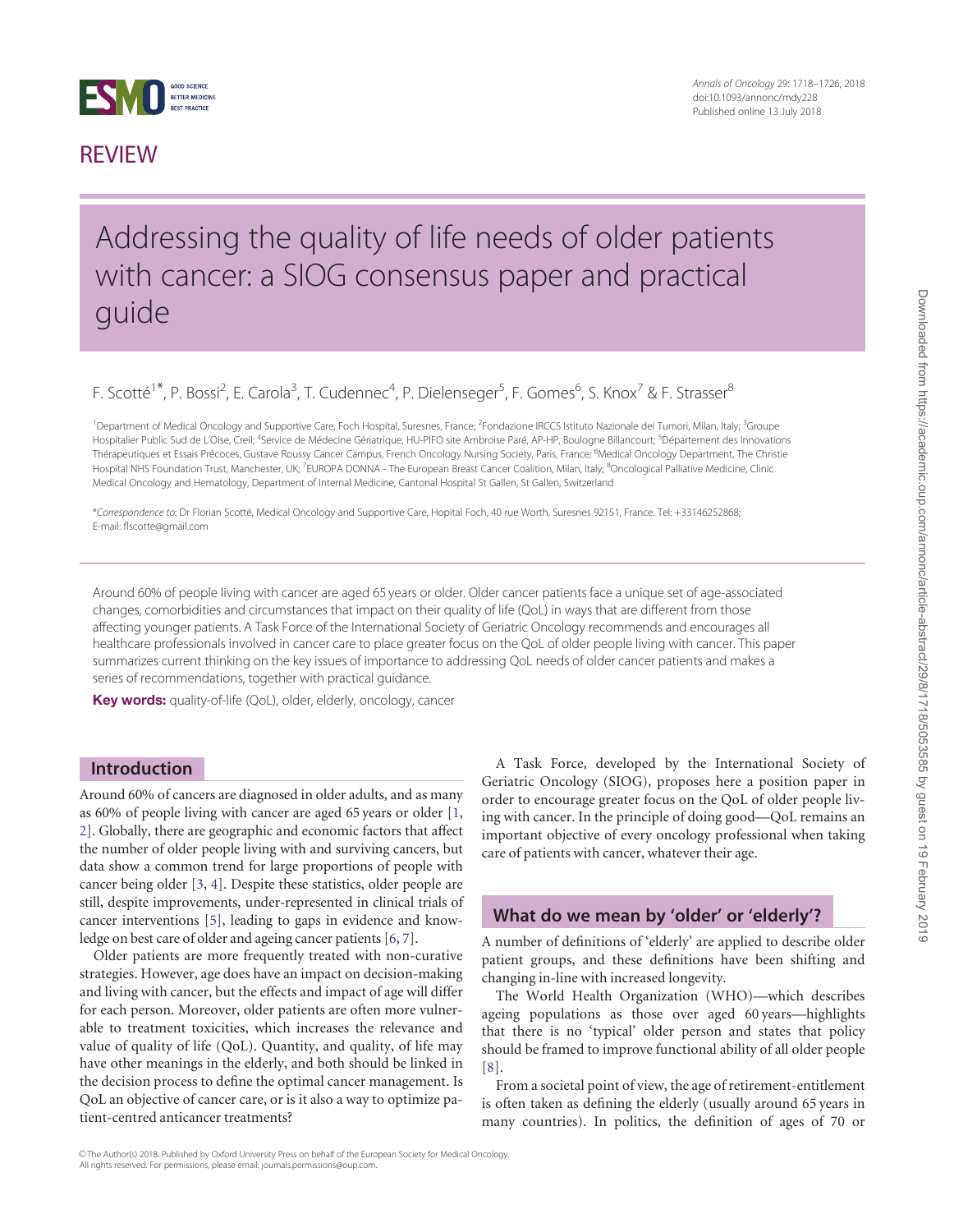<span id="page-1-0"></span>Annals of Oncology  $\mathsf{Review}$ 

75 years and above is often applied, while in geriatric institutions, the elderly are often defined as those 85 years and older.

In the geriatric sense, a person aged 80 years plus, is more likely than the younger-elderly to present with pathology and to require polymedication [\[9,](#page-6-0) [10](#page-6-0)]. In the onco-geriatric sense, given the clinical and psychological impact of cancers, a threshold around 70–75 years might be more appropriate, and may be lower when patients have additional comorbidities or frailties [[11,](#page-7-0) [12](#page-7-0)].

Patient age is less important than adhering to the principles of a good geriatric evaluation (Table 1). There is a need to distinguish between longevity and life-expectancy (the former relating to a long duration of life/patient age; the latter describing the expected time a person is expected to live), to differentiate between normal and pathological ageing, and to identify age- or disease-related frailties that could be better managed, in older cancer patients.

## Defining QoL

There are a number of different definitions of QoL—with a notable example being that offered by the WHO: 'A state of complete physical, mental, and social well-being not merely the absence of disease' and 'an individual's perception of their position in life...a broad-ranging concept affected in a complex way by the person's physical health, psychological state, personal beliefs, social relationships and their relationship to salient features of their environment'.

For each patient with cancer, the ideal would be to define, with them, their QoL expectations and aspirations, and to discuss and explore the impact of different anticancer treatment choices on patient QoL—identifying both QoL goals and challenges. This is something that should be discussed at several specific time-points in the course of the cancer:

- at diagnosis—looking at the impact of disease and patient expectations
- during anticancer treatment—reviewing for example sideeffects or effects of anticancer treatment on cancer-related symptoms
- at the end of life
- in a survivorship-setting in light of life-expectancy.

This is fundamental in cancer management, and is not agedependent.

## QoL scales and patient-reported outcomes and their applicability in oncology

For older cancer patients, a comprehensive (or cumulative) geriatric assessment (CGA) is the foundation for developing an integrated and coordinated plan for care, treatment and follow-up.

A number of health-related QoL (HRQoL) tools can be used in clinical practice to assess patients' baseline QoL and to monitor and measure changes in QoL. In addition, in recent years, QoL has been recognized [by bodies such as the American Society of Clinical Oncology (ASCO), the European Society of Medical Oncology (ESMO) [\[13](#page-7-0), [14\]](#page-7-0), and the US Food and Drug Administration (FDA)] as a key secondary-outcome criteria

#### Table 1. Evaluating the older patient with cancer: principles of geriatric evaluation and care

- Obtain diagnostic certainty (disease and domains of QoL)
- Identify comorbidities and estimate their severity
- Identify and manage any geriatric syndromes
- Assess and address medical–social factors
- Identify required resources
- Estimate survival prognosis
- Prioritize issues
- Propose a therapeutic programme (oncology and non-cancer)
- Establish a comprehensive care plan

when assessing anticancer treatments, particularly when treatment interventions are not expected to alter patient overall survival. Integration of QoL results and other patient-reported outcomes (PROs: standard tools for directly eliciting the patient experience) [[15\]](#page-7-0) will become more frequent to support drug efficacy claims for drug labeling.

QoL assessments can also be useful when the expected toxicity of a treatment may impact on anticancer treatment choice. The importance of listening to patients' voices when evaluating the toxicities of oncologic treatments is well recognized, since the healthcare professional evaluation alone may underestimate, or differently judge, the burden and severity of the symptoms [[16,](#page-7-0) [17\]](#page-7-0).

As observers we may collect physiological or biochemical data but some data can only be obtained from the patients. A PRO, like QoL, implies the data come directly from the patient [\[18](#page-7-0)]. The issue of integrating PROs with physician-assessed instruments is gaining more and more consensus among healthcare professionals [\[19](#page-7-0)–[27\]](#page-7-0). This is particularly relevant in elderly populations, where symptom assessment may be a challenging issue, due to possible communication difficulties, memory issues, or reluctance to explain the suffered toxicities [[28–34\]](#page-7-0). However, in the older cancer patient, PROs have the potential to identify unmet needs such as areas for supportive and palliative care improvement, which may have a resultant positive impact on patients' QoL.

Importantly, many patients themselves may have a preference for anticancer treatments and other interventions that have the potential to improve their QoL rather than their survival [[35\]](#page-7-0).

### The EORTC QLQ-C30

The QLQ-C 30 is one of the most widely used scales for assessing HRQoL in cancer patients, notably in clinical trials. This tool assesses three principal fields: functional and clinical, psychological and social environment [[36\]](#page-7-0). The functional and social environment can be challenged in elderly population, however, this questionnaire may not fully meet the needs of elderly patients.

#### The EORTC ELD 15/ELD 14

The QLQ ELD15 was developed as a supplement to the QLQ-C30, to improve detection of age-related differences and factors affecting well-being. It was validated in cancer patients aged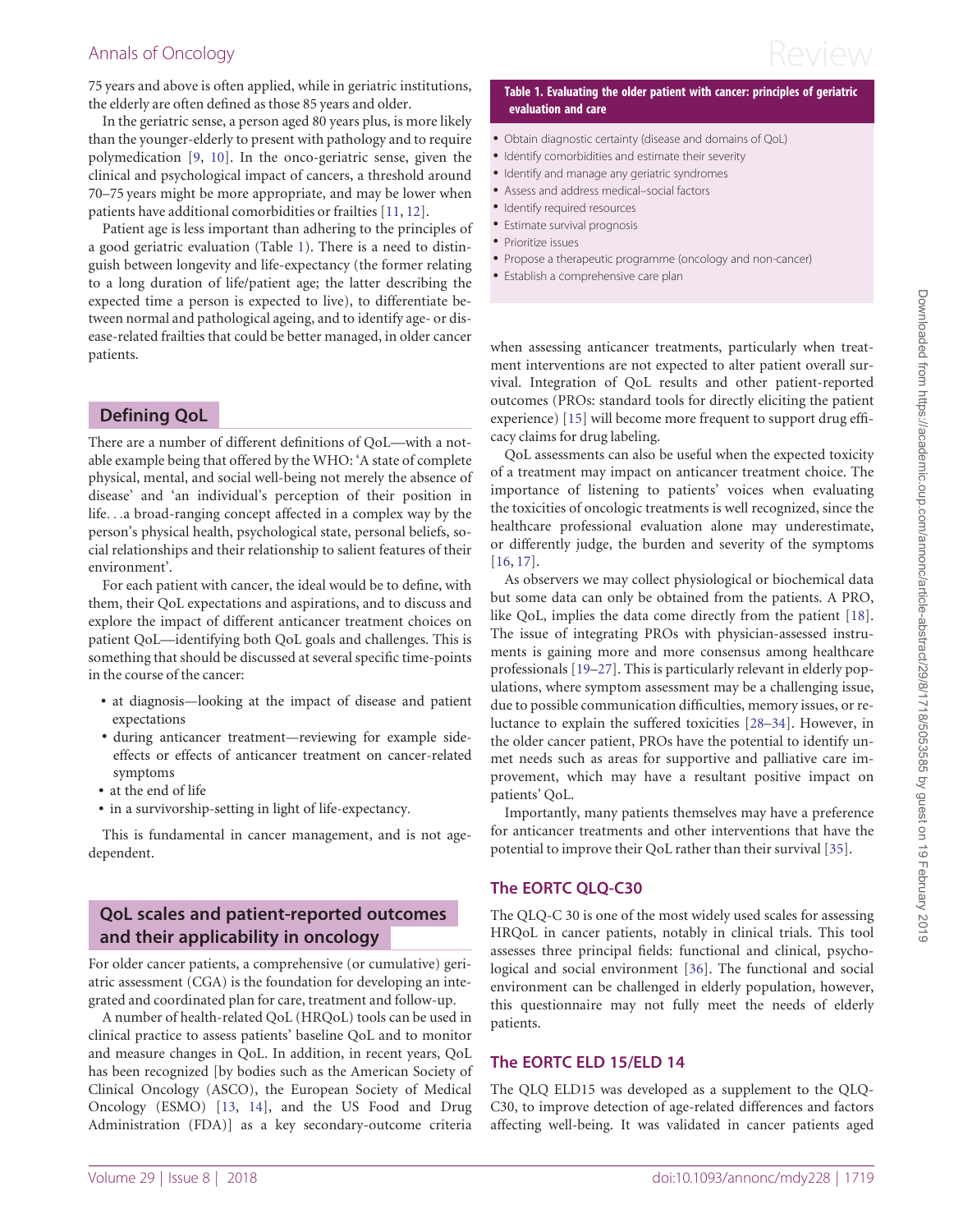<span id="page-2-0"></span> $\geq$ 70 years with all cancer types [[37\]](#page-7-0). Its scale structure was later reviewed and modified, which resulted in the validated QLQ ELD14 tool, which includes five scales (mobility, worries about others, future worries, maintaining purpose and illness burden) and two single items (joint stiffness and family support) [\[38](#page-7-0)].

#### Other QoL tools

Other QoL tools such as the short-form 36 (SF-36)—a generic measure of health status—has some utility in the elderly although it, like many PROs, may not be a suitable tool in people over aged 75 years who may require help in providing their inputs to this self-completed questionnaire [\[39](#page-7-0)]. The Functional Assessment of Cancer Therapy General (FACT-G) is a general QoL instrument used in cancer patients that can also be used in older persons [[40\]](#page-7-0).

### QoL and PROs: should these be used more widely?

QoL and other PROs allow the measurement of a number of outcomes which have several potential advantages such as [\[18\]](#page-7-0):

- identifying negative effects of treatments with a long survival time;
- identifying positive effects between treatments with similar survival outcomes;
- identifying positive effects between a treatment and best supportive care when the survival time is very limited;
- assessing compliance or reasons for non-compliance;
- improving communication;
- identifying needs for supportive care.

Additionally, a pooled analysis of 39 studies has shown that PRO programmes offer an independent prognostic factor for survival in cancer clinical trials, and many recent studies support this association [\[41–44](#page-7-0)].

QoL parameters such as functional status, pain and loss of appetite are also known to provide prognostic value when considered together with clinical parameters [[45\]](#page-7-0). It has recently been reported that the use of PROs in the setting of patients receiving chemotherapy for advanced cancer had a positive prognostic impact [[46\]](#page-7-0).

The benefit of regular PRO assessment is higher when prompt and appropriate management can tackle the reported symptoms [[44\]](#page-7-0). The earlier recognition of any adverse event could be of higher benefit in the elderly than might be the case in younger or less vulnerable patient groups [[47](#page-7-0)–[50\]](#page-7-0).

The use of new technologies in assessing PROs is burgeoning [[21,](#page-7-0) [51–53](#page-7-0)]. A study of real-time monitoring and web-based reporting of patient-reported symptoms and syndromes, showed that this form of PRO monitoring (electronic or ePRO monitoring) led to fewer emergency room admissions and hospitalizations, and more patients alive at 1 year when compared with a group not followed in this way [[54](#page-8-0)].

While the systematic employment of patient-reporting enhances clinician awareness of symptoms usually not investigated, there are still some hurdles to overcome before PRO can be applied widely with older patients.

Some older patients may find difficulties in interpreting questionnaires, due to cognitive impairment or illiteracy, or may be more reluctant to fill in lengthy questionnaires [[29–32\]](#page-7-0). Caregivers might provide help, but this can alter the quality of the answers. The presence of comorbidities could be a confounding factor when assessing the toxicities of a specific treatment, as it could be hard to differentiate the negative impact of the anticancer treatment from the deterioration due to other concomitant diseases.

Nevertheless, the benefits of PROs in cancer management are now clear and new ways of gathering PRO data from older patients should be studied and explored, in order that those benefits reach clinical practice [[37\]](#page-7-0).

### The CGA and QoL

The CGA is defined as a multidimensional, interdisciplinary diagnostic process focusing on determining an older cancer patient's medical, psychosocial and functional capacity, which is used to develop a coordinated and integrated plan for treatment and follow up. In the general geriatric population, it has been shown that CGA plans reduce the risk of hospitalization, nursing home placement, and improve overall survival and QoL [\[55\]](#page-8-0).

In elderly patients with cancer, aspects of the CGA which assess functional status [using activities of daily living (ADL)] measures and physical performance measures, nutritional condition and depression have been shown to be independent predictors of treatment toxicity and survival [[56,](#page-8-0) [57](#page-8-0)]. Studies are on-going to assess the impact of multidimensional geriatric assessment and interventions tailored to the patient, on both HRQoL and patient survival [[58\]](#page-8-0).

Some of QLQ-C30 ELD15/ELD14 elements appear very similar to parts of the CGA, particularly with regards ADL and IADL. However, specific QoL scales are designed to assess and identify not only what patients are capable of, but how they feel and what they believe about their capabilities. Good QoL tools—whether they involve self-evaluation or external evaluation should help elucidate how patients feel about and perceive their HRQoL. Highlighting this subtle but important difference between the CGA and the use of QoL tools designed for cancer patients, are the findings of a study in lung cancer patients. The study showed that pre-treatment or baseline global QoL and instrumental ADL (IADL) each had prognostic value for patient survival, while baseline ADL and comorbidities did not predict or prognosticate for survival outcomes [[59\]](#page-8-0).

### Supporting oncologists—need for QoL and PRO tools

Oncologists are still in need of proforma QoL tools and clinical practice tools that are not time consuming, which they can use when assessing older patients. Geriatricians can offer expertise and advice to help healthcare teams identify and manage frailty, and all those treating older cancer patients can incorporate elements of the CGA and combine these with QoL criteria when assessing and caring for patients [\[60](#page-8-0)]. While there is growing recognition of the importance of QoL assessment in older cancer patients, there is still a need for further studies in the elderly population to help develop time-efficient, relevant tools to support the HRQoL of older cancer patients.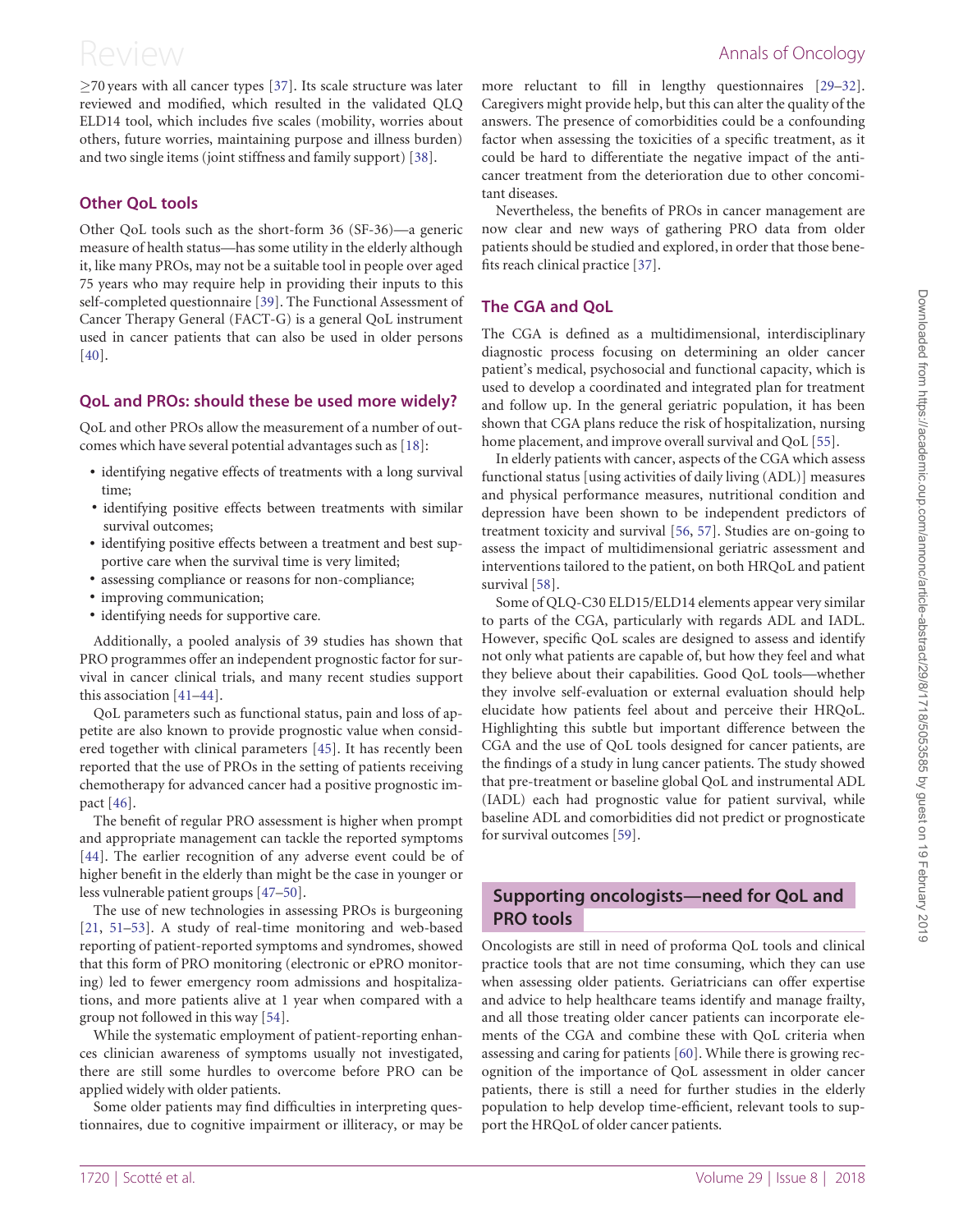<span id="page-3-0"></span>Moving forward, there should also be more trials to help practitioners choose the right PRO instrument for a specific question to be addressed—and instruments should be easy, specific, comparable and validated. Appropriate tools could also help define the intensity of the supportive care needed throughout the patient's journey according to the baseline reporting of symptoms.

#### The importance of the patient perspective

Patients are often best placed to evaluate how much benefit may be derived from more intensive anticancer treatments offering longer survival versus better QoL in their later years [\[61](#page-8-0), [62\]](#page-8-0). Age may play a role in treatment decisions [[63\]](#page-8-0), but decision-making must be shared between the patient (accounting for their preferences and expectations) and the patient's healthcare team. It is essential to consider various aspects of a patient's profile: functional, psychological, lifestyle preference and the day-to-day situation and circumstances.

One size does not fit all. The organization Europa Donna—The European Breast Cancer Coalition—advocates that all women should have access to appropriate screening, treatment, follow up, and access to clinical trials regardless of age. However, we cannot forget that stage of life does have an impact. For example, a cancer diagnosis will have a different impact on an older person compared with a younger person. Older patients may have freedom from the family responsibilities of younger patients (although may have responsibility for a spouse or partner), and may be retired with free time and independence [\[64](#page-8-0)]. However, they are also more likely to have other physical impairments, and may or may not have anyone who can easily care for them at home. Such factors need to be taken into consideration and healthcare teams must understand the point of view of the patients - their concerns, expectations, needs, short- and long-term goals. It is not necessarily true that younger people have a greater desire to continue their life—it depends on whose life we are considering.

### Ask the patient what QoL means to them

Patient and physician goals may differ, and older cancer patients may have different preferences to those usually expressed by older patients without cancer—typically wanting more information and wanting to play a bigger role in decision making [[65](#page-8-0)].

Physicians may believe they are acting in the best interests of patients but they may not have really listened or asked the patient about their needs and preferences. Goals need to be aligned between patient and physician and various studies shows that this is not always the case [\[60](#page-8-0), [66](#page-8-0), [67\]](#page-8-0). The healthcare team needs to have a dialogue about length of life and QoL. Is independence and staying at home more or less important for the patient? Clinical trials and using new drugs may seem to provide new options that doctors want to try. Patients may or may not be interested in this. They may not be interested in extending their life by 3–6 months if it means a poor QoL during that time, or hospitalization instead of staying home with loved ones. On the other hand, some patients may wish to participate in clinical trials and this should not be prohibited because of age. Again, careful assessment of each patient is required.

# Caring for the older oncology patient—the importance of MDT care

Gerontologists and geriatricians by definition work in a field where multidisciplinary care is the norm (Table [2](#page-4-0)). A future goal may to look to encourage double-boarded or at least doubletrained oncologists and geriatricians.

A multidisciplinary team (MDT) and multiprofessional approach to patient care offers the best means to manage all aspects of the patient's health and the impact of treatments on health and QoL [[68,](#page-8-0) [69](#page-8-0)]. The make-up of such a team may vary according to the patient's needs and the cancer centre's availabilities. Opportunities to share physicians, pharmacists and other supportive-care providers are possible through cross-meeting organization [[70,](#page-8-0) [71\]](#page-8-0).

Key to MDT care is defining the team and the roles of the team members—while ensuring that care if not fragmented across the team. Core to good MDT care for the older patient should be an agreement within and across the MDT as to the importance of QoL and defining and adapting QoL goals according to the patient's QoL aspirations.

The MDT should agree which team members will assess QoL and with which tools—with tools chosen according to their validity and practicality—including considerations such as whether they are available for use in different languages.

## Challenges and hurdles of QoL evaluation in the older cancer patient

Elderly patients may have a number of confounding comorbidities, symptoms and compliance issues that impact on their QoL and the evaluation of QoL.

### Implementation of QoL and PRO assessments

Inability to use digital devices (internet, phone, connected devices etc.) may reduce PRO programme implementation in the elderly and yet such tools could be used to instruct patients, and for the communication and interpretation of results, with lowest impact on PRO efficacy. The electronic revolution means that increasingly more older people are becoming connected and so this hurdle may be reduced in the near future.

### Compliance issues

Fatigue is common in cancer patients and can have an impact on QoL and the process of its evaluation. Cognitive disorders and self-assessment limitations may contribute to a low level of QOL evaluation performance. Education, as well as caregiver and professional accompaniment may lead to improved adherence.

### Factors possibly affecting QoL and maintenance of QoL during and after therapy

Neutropenia and anaemia affect QoL. Age >65 years is considered as the major risk of febrile neutropenia, and in order to avoid any excess mortality, adapted anticancer treatment. The use of granulocyte cell stimulating factors and prophylaxis should be discussed for each patient [\[72](#page-8-0)]. Anaemia is a common issue in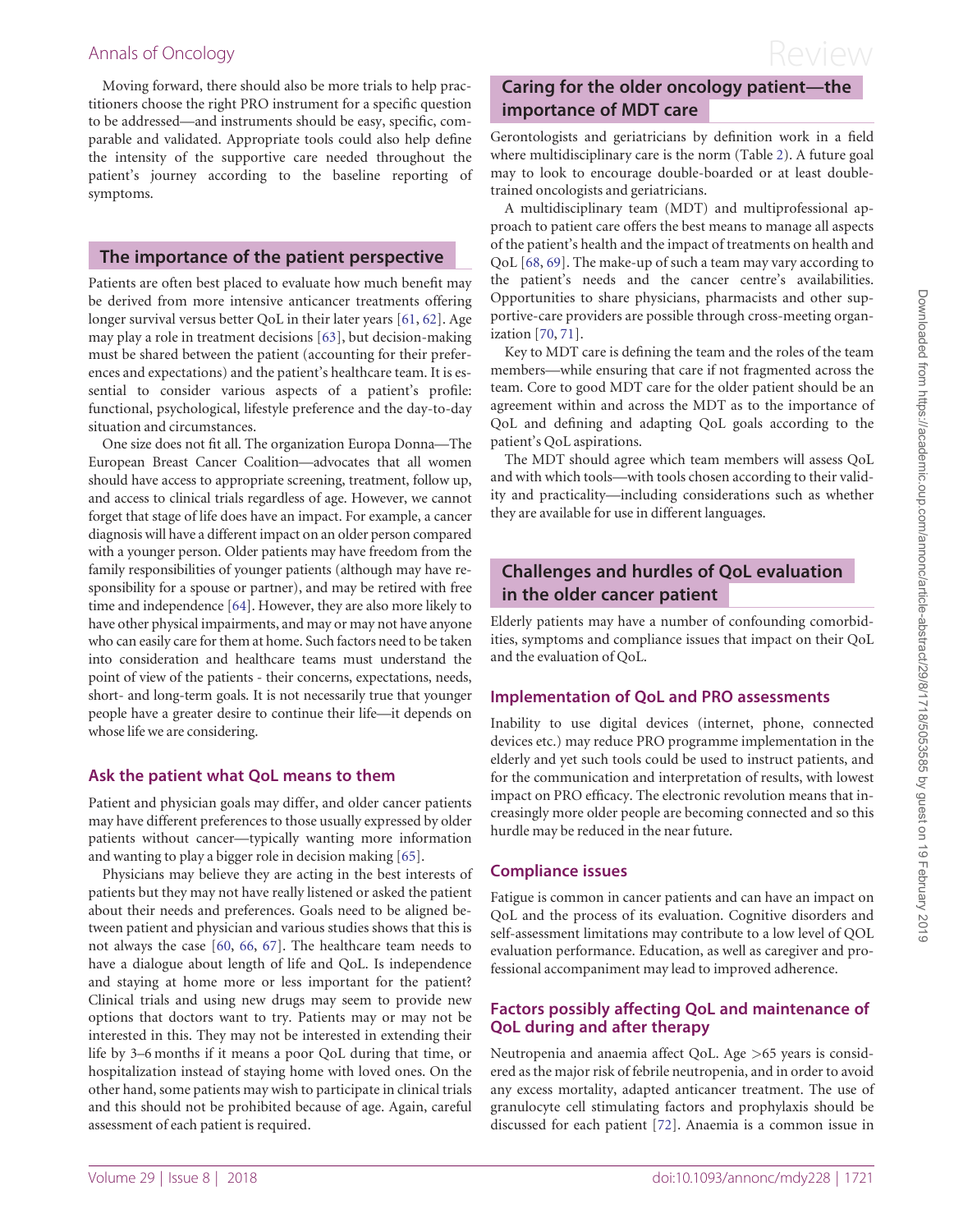#### <span id="page-4-0"></span>Table 2. Healthcare professionals<sup>a</sup> who should be part of an elderly oncology patient, QoL-focused, MDT, with team make-up tailored according to patient needs

- Medical oncologist
- Geriatrician
- Palliative medicine specialist
- Oncology nurse practitioner (in countries were available; oncology nurse for other countries)
- Pain specialist
- General practitioner
- Nutritionist
- Psycho-oncologist
- Social worker [financial, family needs, disability expenses (e.g. wheelchairs etc.)]
- **Physiotherapist**
- Pharmacist
- Important consultants to the oncology team such as:
- Dermatologist
- Cardiologist (trained in cardiotoxicity of oncological treatments)
- Neurologist
- Pneumologist
- Endocrinologist
- Surgeon
- Radio oncologist
- Nephrologist
- Psychiatrist
- Ear, nose and throat specialist (ENT)
- Rheumatologist
- Ophthalmologist
- Sexual health specialist
- Allied health professionals in the community and in hospitals
- Care-home staff
- Self-help and support groups, patient advocacy associations
- Clerics (or spiritual helper)
- Volunteers

Within any MDT, an individual (or a core team of healthcare professionals) should be designated responsible for a patient's overall care. <sup>a</sup>The MDT should be trained in specific care of cancer patients.

elderly patients and is one of the major causes of QoL worsening in cancer patients. Its assessment, monitoring and management should (strictly) follow accepted guidelines for anaemia management (and aim for QoL enhancement) [[73\]](#page-8-0).

Nausea and vomiting impact on QoL. Although patients are usually protected against chemotherapy-induced nausea and vomiting, in the elderly, attention should be paid to the level of emetogenicity of chosen anticancer treatments, as well as to patient factors affecting emesis risk to prevent any deterioration. Antiemetic prophylaxis and education are areas that need to be developed in the elderly setting [[74](#page-8-0)].

Many other symptoms pose challenges and hurdles and affect QoL in the elderly. Neuropathy and walking ability are relevant for older patients and might be considered because of their impact on mobility and autonomy [[75](#page-8-0)]. These include pain (which may not be well expressed or may be under recognised in older

#### Table 3. Elderly cancer patients with particular QoL needs

- Isolated patients
- Patients with cognitive impairments/complaints
- Patients with mood/psychiatric disorders
- Patients with difficulty expressing themselves
- Patients with altered functional autonomy
- Hospitalized patients
- Nursing home patients
- Patients with chronic diseases / several comorbidities
- Patients undergoing active treatment with specific treatments
- Patients with very advanced cancer and minimal anticancer treatment options

patients) [\[76](#page-8-0)], changes in sexual function and drive (which may be given low attention in the elderly), and social and psychological disorders, all of which can lead to poor quality of daily living. The assessment and management of such factors is crucial in order to improve quality of care and QoL.

# Tailoring the approach to elderly cancer patients—identifying subgroups with particular QoL needs

Elderly cancer patients are a very heterogeneous group. However, they do have in common a decreased functional reserve, a higher likelihood for multiple and more severe comorbidities and also multiple concomitant medications with a higher risk of interactions and side-effects often linked with polypharmacy [\[9,](#page-6-0) [10](#page-6-0)].

To evaluate QoL in these complex patients many challenging questions arise:

- Is the cancer the leading disorder regarding survival?
- Which disorder is leading on the symptoms and affecting the QoL the most?
- Will the patient tolerate the potential treatment's side-effects and what could be its impact on the QoL?
- What aspects count the most for the QoL of an individual elderly patient?

The clinicians' aims should be similar to the patients' aims.

Decisions regarding treatment-intensity are a frequent challenge and are influenced by the type of cancer, the clinical setting, and the patient's performance status and comorbidities. But that same decision should also vary based on the patient's baseline QoL and the estimated risk of impacting the QoL with a specific treatment.

We face the risk of under-treating some patients and overtreating others.

Many elderly cancer patients are faced with a palliative setting where symptom control and QoL play the major roles [\[77\]](#page-8-0).

For the elderly population, we need to look beyond tumour stage, and more carefully at the patient: assessing their performance status, comorbidities, polypharmacy, functional status, mobility, nutritional status, mental health, cognitive status, social situation and also their individual QoL.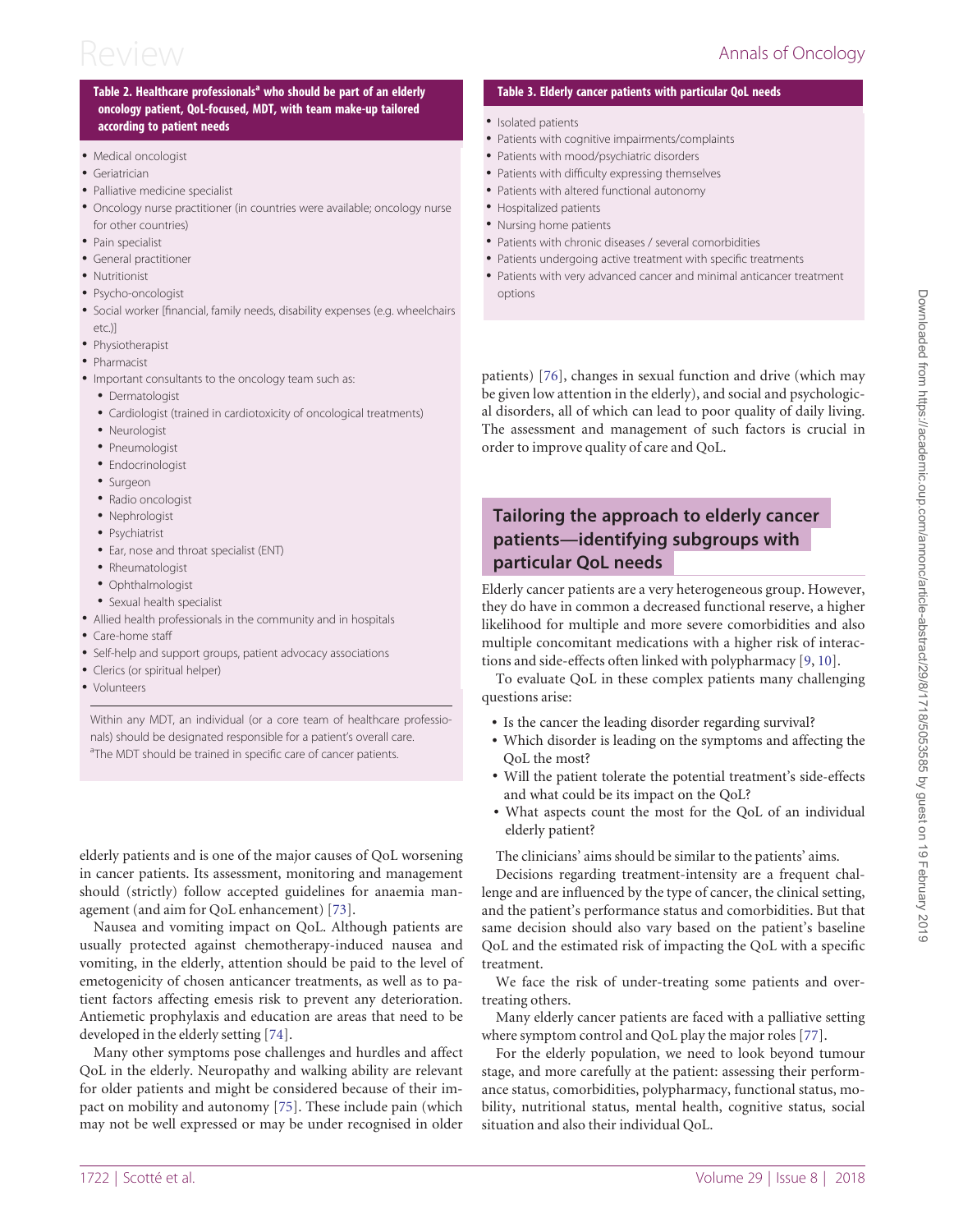# <span id="page-5-0"></span>Annals of Oncology  $\mathsf{Review}$



Figure 1. Task force recommendations on a management decision tree focusing on QoL in elderly cancer patients. \*Elderly age  $\sim$ 75 or age 70 if frailty and comorbidities. CGA, comprehensive geriatric assessment; ELD, EORTC elderly cancer patients QoL tool; HADS, hospital anxiety and depression score; MDT, multidisciplinary team; PRO, patient-reported outcome; QoL, quality of life; SF-36, short-form 36 items.

### More trials needed in older patients

There is an underrepresentation of elderly patients in oncology trials, which is also reflected in QoL evaluations. In fact, as described in this paper, the methodological challenges related to the QoL assessment are intensified in elderly cancer patients, due to the potentially:

- higher proportion of cognitive disorder and illiteracy, limiting patient interpretation of the questionnaires;
- higher compliance issues on filling out long questionnaires;
- higher comorbidity incidence—with confounding effects on assessment of the real impact of cancer and/or its treatment on QoL;
- higher risk of missing data throughout the several assessment in different time-points.

Although QoL assessments have been increasing in clinical trials over the last decades, in clinical practice, many clinicians lack the training/skills for QoL assessment, and therefore struggle to select an assessment tool or to interpret/act on the subsequent relevant data.

Another challenge commonly reported is the limited time and resources to perform a QoL assessment. However, such assessment plays a very important role in the upfront treatment decision. It may save time and resources down the line and it also improves the communication between patient and clinician.

Lastly, another challenge is that  $\sim$ 25% of patients in a palliative care setting are unable to complete a QoL questionnaire [\[78](#page-8-0)]. That could be due to poor eyesight, fatigue, poor performance status or cognitive impairment. In such cases the clinicians may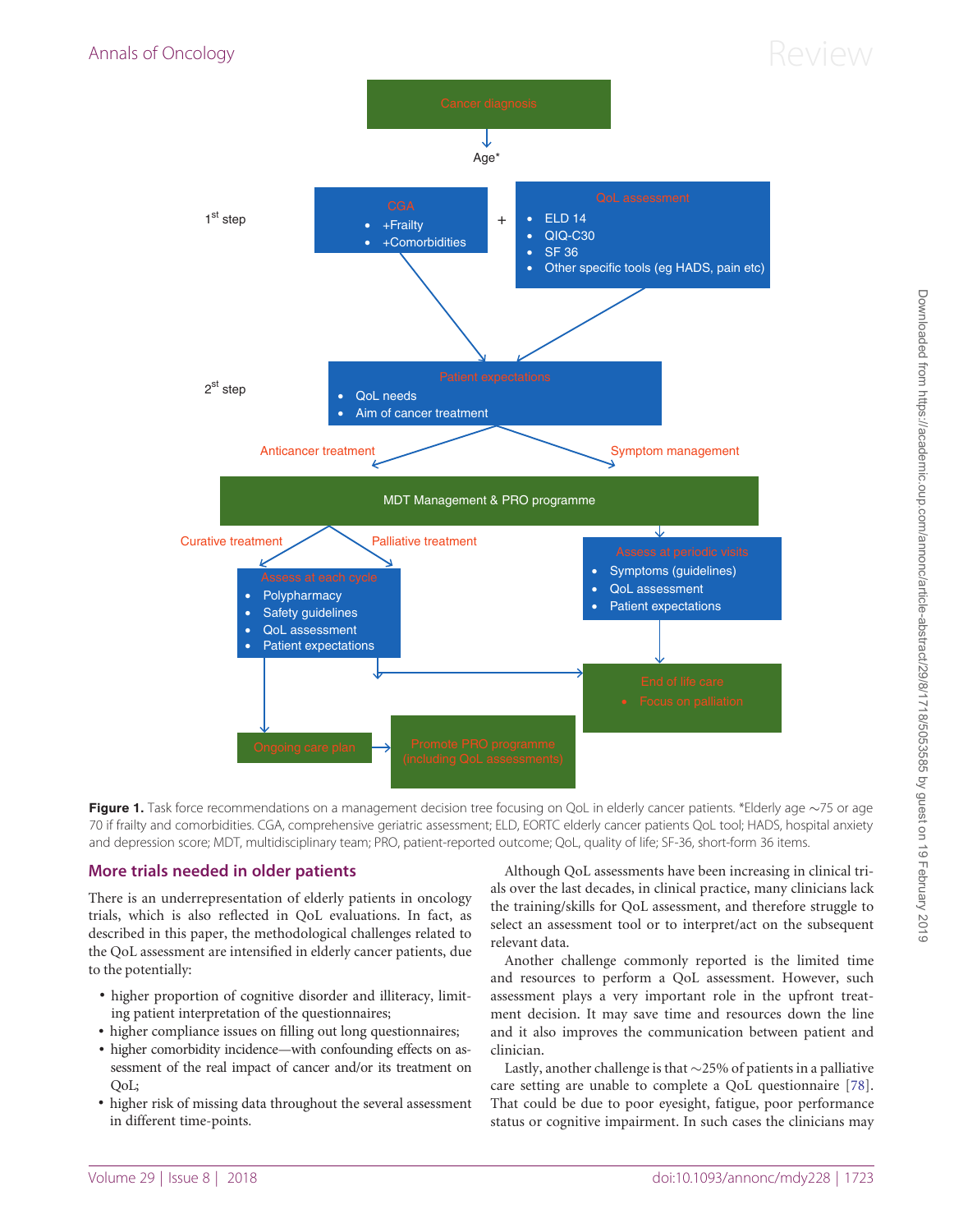<span id="page-6-0"></span>only rely on the judgement of relatives and carers, with all their limitations. More needs to be done to support and facilitate better collection of QoL data by members of the healthcare team.

A list of patients in whom QoL assessments may be challenging, but in whom such assessments are particularly relevant, is given in Table [3](#page-4-0).

## Task force recommendations and guidance on supporting good QoL in elderly cancer patients

- QoL considerations should be a fundamental component in cancer management, whatever a patient's age (Figure [1](#page-5-0)).
- Decisions about cancer screening, treatment and care should never be based on chronological age alone.
- There is a need to differentiate between normal and pathological ageing and to identify frailty in older cancer patients.
- Health-related QoL (HRQoL) tools such as the EORTC QlQ-C30 and ELD-14 should be used together with a CGA to develop an integrated and coordinated plan for care, treatment and follow-up for elderly patients with cancer.
- QoL assessments should be carried out at baseline and repeated at regular intervals.
- The healthcare team caring for the elderly patient with cancer should discuss the impact of different treatment choices on patient QoL across the course of the cancer—at diagnosis, during treatment, during survivorship and at the end of life—taking into account patient preferences which may include treatments and interventions that have the potential to improve QoL rather than survival.
- The care and management of the elderly patient should be provided by an MDT, comprising as a minimum oncologists, surgeons, radiotherapists, geriatrician (general, oncology), pharmacists, palliative care specialists, nurses, physiotherapists, onco-psychologist, dieticians/nutrition professionals and other different supportive-care providers.
- There should be more opportunity for elderly patients to take part in research studies and randomised clinical trials devoted to QoL.
- There is a need for more studies using PROs, to explore and define the QoL and oncological benefits of addressing the needs of elderly patients with cancer.
- Systematic geriatric screening and assessment of older cancer patients, including QoL assessments is feasible and can have a significant impact on the detection of unknown geriatric problems, leading to geriatric-appropriate interventions and adapted treatments that support improved QoL and potentially improve their survival.
- Assessing and addressing QoL should not be perceived as time/resource consuming. It helps tailor the best treatment strategy and therefore has the potential to save for further time and resources down the line.

#### Acknowledgements

The authors thank SIOG for editorial assistance in coordinating the development of this manuscript.

EC would like to make a dedication in this paper, acknowledging the work and influence of Professor Franck Bonnetain—a leading expert in QoL.

### Funding

The study was supported by Astellas Pharma US, 32 000 EUROS, Bristol-Myers Squibb, 10 000 CHF and Helsinn, 32 500 CHF.

#### **Disclosure**

FS has disclosed the following conflicts: Roche, AMGEN, Pierre Fabre Oncology, MSD, Leo Pharma, Helsinn, Vifor, Tesaro. PB has received consulting fees from Merck-Serono, Roche, Onxeo and Helsinn; EC has disclosed the following confits of interest: Teva, Roche, Janssen, Novartis, Sanofi, Pfizer, Chugai, Amgen, Pierre Fabre. TC has received grants for oral communication from Lilly, Agora and Kephren. He is an expert for 2 Inca's Groups. PD has participated in advisory nursing or multiprofessional (national or international) boards for Pfizer, BMS, Roche, Helsinn, Tesarobio, Janssen, Bayer and Merck. FG has declared no potential conflict of interest. SK has declared no potential conflict of interest. FS has received grants for clinical research from Celgene, Fresenius and Helsinn. He has participated in company-lead clinical cachexia trials from Novartis. He is also participated in punctual advisorships (Boards, Expert Meetings) for: Acacia, ACRAF, Amgen, Baxter, Celgene, Danone, Fresenius, GlaxoSmithKline, Grünenthal, Helsinn, ISIS Global, Millennium/Takeda, Mundipharma, Novartis, Novelpharm, Nycomed, Obexia, Otsuka, Ono, Pharm-Olam, Pfizer, Psioxus, PrIME, Santhera, Sunstone, Teva and Vifor.

### References

- [1.](#page-0-0) SIOG.<http://wwwsiogorg> 2017.
- [2.](#page-0-0) Rowland JH, Bellizzi KM. Cancer survivors and survivorship research: a reflection on today's successes and tomorrow's challenges. Hematol Oncol Clin North Am 2008; 22(2): 181–200.
- [3.](#page-0-0) Bray F, Ferlay J, Laversanne M. Cancer Incidence in Five Continents: inclusion criteria, highlights from Volume X and the global status of cancer registration. Int J Cancer 2015; 137(9): 2060–2071.
- [4.](#page-0-0) Forman D, Bray F, Brewster DH (eds). Cancer incidence in five continents. IARC 2013; X (electronic version);<http://ci5.iarc.fr>.
- [5.](#page-0-0) Pang HH, Wang X, Stinchcombe TE et al. Enrollment trends and disparity among patients with lung cancer in National Clinical Trials, 1990 to 2012. J Clin Oncol 2016; 34: 3992–3999.
- [6.](#page-0-0) Scher KS, Hurria A. Under-representation of older adults in cancer registration trials: known problem, little progress. J Clin Oncol 2012; 30(17): 2036–2038.
- [7.](#page-0-0) Talarico L, Chen G, Pazdur R. Enrollment of elderly patients in clinical trials for cancer drug registration: a 7-year experience by the US Food and Drug Administration. J Clin Oncol 2004; 22(22): 4626–4631.
- [8.](#page-0-0) WHO.<http://wwwwhoint/ageing/en/2017>.
- [9.](#page-1-0) Lees J, Chan A. Polypharmacy in elderly patients with cancer: clinical implications and management. Lancet Oncol 2011; 12(13): 1249–1257.
- [10.](#page-1-0) Molokhia M, Majeed A. Current and future perspectives on the management of polypharmacy. BMC Fam Pract 2017; 18(1): 70.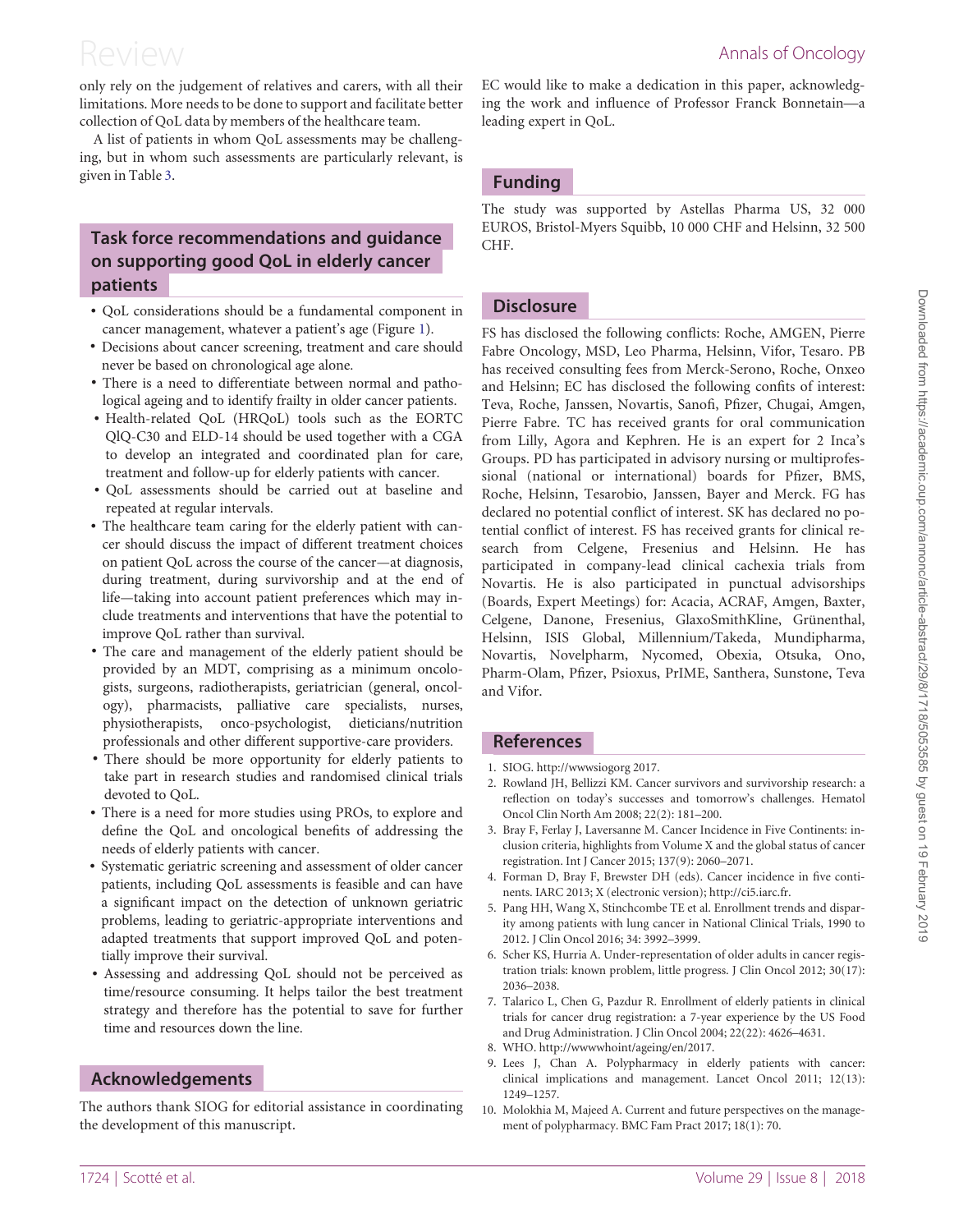- <span id="page-7-0"></span>[11](#page-1-0). Ferrat E, Paillaud E, Caillet P et al. Performance of four frailty classifications in older patients with cancer: prospective elderly cancer patients cohort study. J Clin Oncol 2017; 35(7): 766–777.
- [12](#page-1-0). Rubenstein LZ, Josephson KR, Wieland GD et al. Effectiveness of a geriatric evaluation unit. A randomized clinical trial. N Engl J Med 1984; 311(26): 1664–1670.
- [13](#page-1-0). Cherny NI, Dafni U, Bogaerts J et al. ESMO-Magnitude of Clinical Benefit Scale version 1.1. Ann Oncol 2017; 28(10): 2340–2366.
- [14](#page-1-0). Cherny NI, Sullivan R, Dafni U et al. A standardised, generic, validated approach to stratify the magnitude of clinical benefit that can be anticipated from anti-cancer therapies: the European Society for Medical Oncology Magnitude of Clinical Benefit Scale (ESMO-MCBS). Ann Oncol 2017; 28: 2901–2905.
- [15](#page-1-0). LeBlanc TW, Abernethy AP. Patient-reported outcomes in cancer care hearing the patient voice at greater volume. Nat Rev Clin Oncol 2017; 14(12): 763–772.
- [16](#page-1-0). Basch E. The missing voice of patients in drug-safety reporting. N Engl J Med 2010; 362(10): 865–869.
- [17](#page-1-0). Atkinson TM, Ryan SJ, Bennett AV et al. The association between clinician-based common terminology criteria for adverse events (CTCAE) and patient-reported outcomes (PRO): a systematic review. Support Care Cancer 2016; 24(8): 3669–3676.
- [18](#page-1-0). Deshpande PR, Rajan S, Sudeepthi BL, Abdul Nazir CP. Patient-reported outcomes: a new era in clinical research. Perspect Clin Res 2011; 2(4): 137–144.
- 19. Bent S, Padula A, Avins AL. Brief communication: better ways to question patients about adverse medical events: a randomized, controlled trial. Ann Intern Med 2006; 144(4): 257–261.
- 20. Trotti A, Colevas AD, Setser A, Basch E. Patient-reported outcomes and the evolution of adverse event reporting in oncology. J Clin Oncol 2007; 25(32): 5121–5127.
- [21](#page-2-0). Basch E. Patient-reported outcomes harnessing patients' voices to improve clinical care. N Engl J Med 2017; 376(2): 105–108.
- 22. Basch E, Deal AM, Kris MG et al. Symptom monitoring with patientreported outcomes during routine cancer treatment: a randomized controlled trial. J Clin Oncol 2016; 34(6): 557–565.
- 23. Basch E, Dueck AC. Patient-reported outcome measurement in drug discovery: a tool to improve accuracy and completeness of efficacy and safety data. Expert Opin Drug Discov 2016; 11(8): 753–758.
- 24. Basch E, Pugh SL, Dueck AC et al. Feasibility of patient reporting of symptomatic adverse events via the patient-reported outcomes version of the common terminology criteria for adverse events (PRO-CTCAE) in a chemoradiotherapy cooperative group multicenter clinical trial. Int J Radiat Oncol Biol Phys 2017; 98(2): 409–418.
- 25. Basch E, Rogak LJ, Dueck AC. Methods for implementing and reporting patient-reported outcome (PRO) measures of symptomatic adverse events in cancer clinical trials. Clin Ther 2016; 38(4): 821–830.
- 26. Basch E, Snyder C. Overcoming barriers to integrating patient-reported outcomes in clinical practice and electronic health records. Ann Oncol 2017; 28(10): 2332–2333.
- 27. Basch E, Wood WA, Schrag D et al. Feasibility and clinical impact of sharing patient-reported symptom toxicities and performance status with clinical investigators during a phase 2 cancer treatment trial. Clinical Trials 2016; 13(3): 331–337.
- 28. Gazmararian JA, Baker DW, Williams MV et al. Health literacy among medicare enrollees in a managed care organization. JAMA 1999; 281(6): 545–551.
- 29. Bostock S, Steptoe A. Association between low functional health literacy and mortality in older adults: longitudinal cohort study. BMJ 2012; 344: e1602.
- 30. Vogt D, Schaeffer D, Messer M et al. Health literacy in old age: results of a German cross-sectional study. Health Promot Int 2017 Mar 22 [Epub ahead of print], doi: 10.1093/heapro/dax012.
- 31. Kobayashi LC, Wardle J, Wolf MS, von Wagner C. Health literacy and moderate to vigorous physical activity during aging, 2004–2013. Am J Prev Med 2016; 51(4): 463–472.
- 32. Kobayashi LC, Wardle J, Wolf MS, von Wagner C. Aging and functional health literacy: a systematic review and meta-analysis. J Gerontol B Psychol Sci Soc Sci 2016; 71(3): 445–457.
- 33. Crespo M, Hornillos C, Gomez MM. Assessing quality of life of nursing home residents with dementia: feasibility and limitations in patients with severe cognitive impairment. Int Psychogeriatr 2013; 25(10): 1687–1695.
- 34. Montejo P, Montenegro M, Fernández MA, Maestú F. Memory complaints in the elderly: quality of life and daily living activities. A population based study. Arch Gerontol Geriatr 2012; 54(2): 298–304.
- [35.](#page-1-0) Silvestri G, Pritchard R, Welch HG. Preferences for chemotherapy in patients with advanced non-small cell lung cancer: descriptive study based on scripted interviews. BMJ 1998; 317(7161): 771–775.
- [36.](#page-1-0) Aaronson NK, Ahmedzai S, Bergman B et al. The European Organization for Research and Treatment of Cancer QLQ-C30: a quality-of-life instrument for use in international clinical trials in oncology. J Natl Cancer Inst 1993; 85(5): 365–376.
- [37.](#page-2-0) Fitzsimmons D, Gilbert J, Howse F et al. A systematic review of the use and validation of health-related quality of life instruments in older cancer patients. Eur J Cancer 2009; 45(1): 19–32.
- [38.](#page-2-0) Wheelwright S, Darlington AS, Fitzsimmons D et al. International validation of the EORTC QLQ-ELD14 questionnaire for assessment of health-related quality of life elderly patients with cancer. Br J Cancer 2013; 109(4): 852–858.
- [39.](#page-2-0) Hayes V, Morris J, Wolfe C, Morgan M. The SF-36 health survey questionnaire: is it suitable for use with older adults? Age Ageing 1995; 24(2): 120–125.
- [40.](#page-2-0) Overcash J, Extermann M, Parr J et al. Validity and reliability of the FACT-G scale for use in the older person with cancer. Am J Clin Oncol 2001; 24(6): 591–596.
- 41. Gotay CC, Kawamoto CT, Bottomley A, Efficace F. The prognostic significance of patient-reported outcomes in cancer clinical trials. J Clin Oncol 2008; 26(8): 1355–1363.
- 42. Phippen NT, Secord AA, Wolf S et al. Quality of life is significantly associated with survival in women with advanced epithelial ovarian cancer: an ancillary data analysis of the NRG Oncology/Gynecologic Oncology Group (GOG-0218) study. Gynecol Oncol 2017; 147(1): 98–103.
- 43. Pinheiro LC, Tan X, Olshan AF et al. Examining health-related quality of life patterns in women with breast cancer. Qual Life Res 2017; 26(7): 1733–1743.
- [44.](#page-2-0) Pinheiro LC, Zagar TM, Reeve BB. The prognostic value of pre-diagnosis health-related quality of life on survival: a prospective cohort study of older Americans with lung cancer. Qual Life Res 2017; 26(7): 1703–1712.
- [45.](#page-2-0) Quinten C, Coens C, Mauer M et al. Baseline quality of life as a prognostic indicator of survival: a meta-analysis of individual patient data from EORTC clinical trials. Lancet Oncol 2009; 10(9): 865–871.
- [46.](#page-2-0) Basch EM, Deal AM, Dueck AC et al. Overall survival results of a randomized trial assessing patient-reported outcomes for symptom monitoring during routine cancer treatment. J Clin Oncol 2017; 35(Suppl 18): LBA2; Abstr LBA2.
- 47. Bruner DW. Should patient-reported outcomes be mandatory for toxicity reporting in cancer clinical trials? J Clin Oncol 2007; 25(34): 5345–5347.
- 48. Di Maio M, Perrone F. Quality of Life in elderly patients with cancer. Health Qual Life Outcomes 2003; 1: 44.
- 49. Langer CJ, Manola J, Bernardo P et al. Cisplatin-based therapy for elderly patients with advanced non-small-cell lung cancer: implications of Eastern Cooperative Oncology Group 5592, a randomized trial. J Natl Cancer Inst 2002; 94(3): 173–181.
- 50. Repetto L, Venturino A, Fratino L et al. Geriatric oncology: a clinical approach to the older patient with cancer. Eur J Cancer 2003; 39(7): 870–880.
- 51. Basch E, Bennett A, Pietanza MC. Use of patient-reported outcomes to improve the predictive accuracy of clinician-reported adverse events. J Natl Cancer Inst 2011; 103(24): 1808–1810.
- 52. Blum D, Raj SX, Oberholzer R et al. Computer-based clinical decision support systems and patient-reported outcomes: a systematic review. Patient 2015; 8(5): 397–409.
- 53. Mooney KH, Beck SL, Wong B et al. Automated home monitoring and management of patient-reported symptoms during chemotherapy: results of the symptom care at home RCT. Cancer Med 2017; 6(3): 537–546.